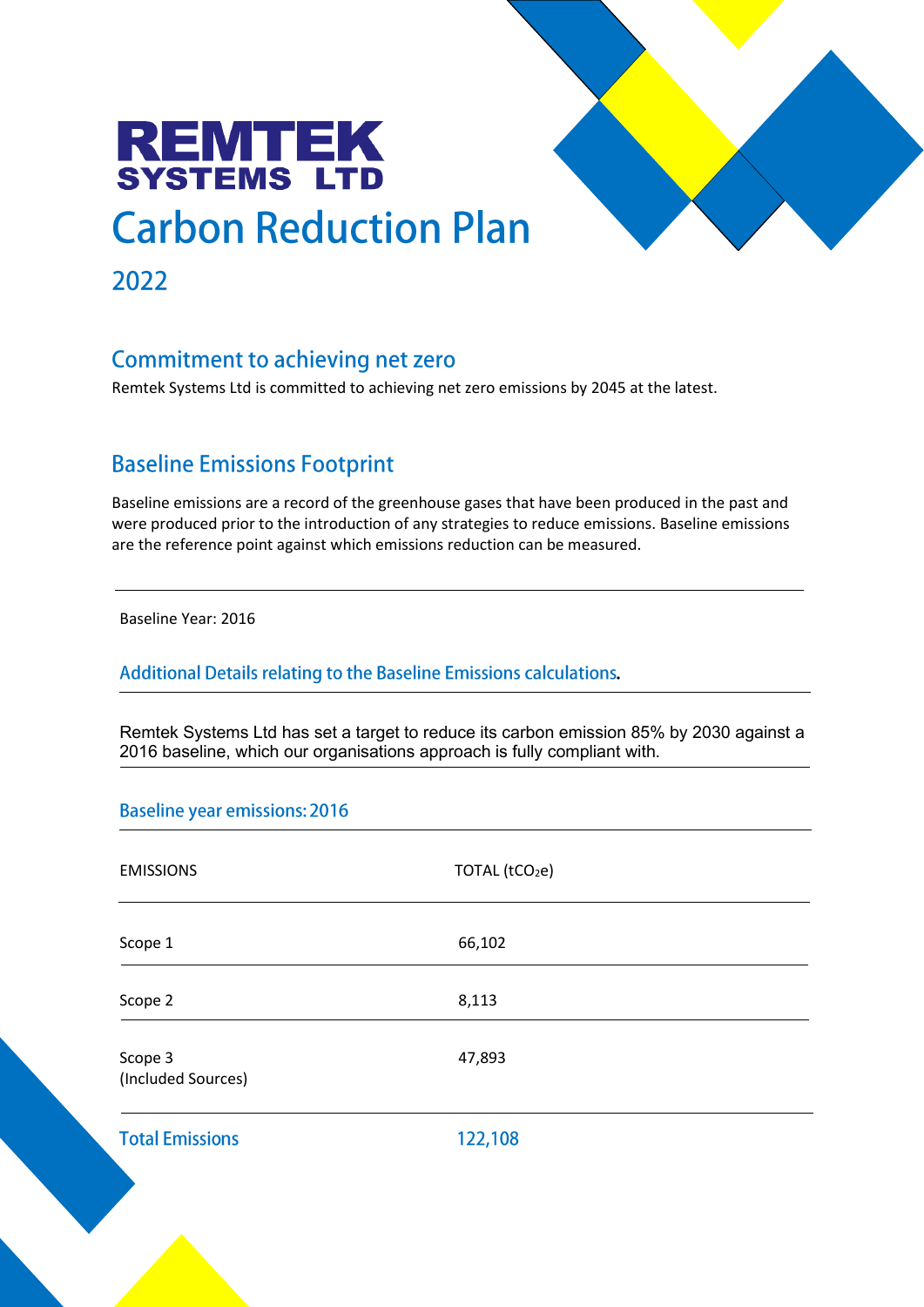



#### **Reporting Year: 2021**

| <b>EMISSIONS</b>              | TOTAL (tCO <sub>2</sub> e) |
|-------------------------------|----------------------------|
| Scope 1                       | 15,088                     |
| Scope 2                       | 16,556                     |
| Scope 3<br>(Included Sources) | 4,193                      |
|                               |                            |

**Total Emissions** 35,837

## **Emissions reduction targets**

In order to continue our progress to achieving Net Zero, we have adopted the following carbon reduction targets.

- Remtek Systems Ltd is targeting net zero emissions across all its activities by 2045
- We aim for an 85% reduction in scope 1 and 2 by 2030, this is measured from a 2016 baseline
- Our vehicle fleet to be 60% electric by 2026 and fully electric by 2030

We project that carbon emissions will decrease over the next five years to 26,877 tCO<sub>2</sub>e by 2027. This is a reduction of 25%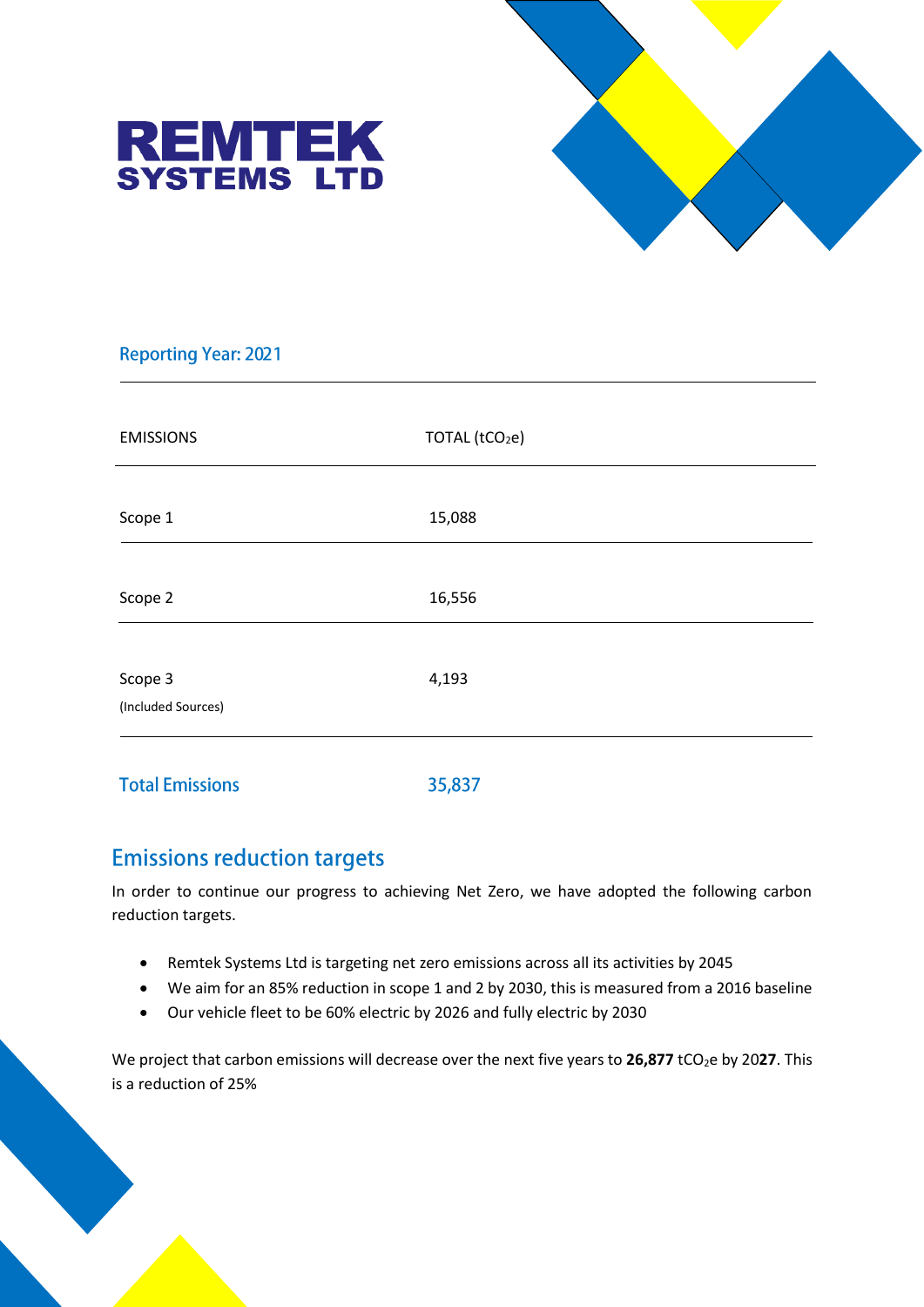



Progress against these targets can be seen in the graph below:

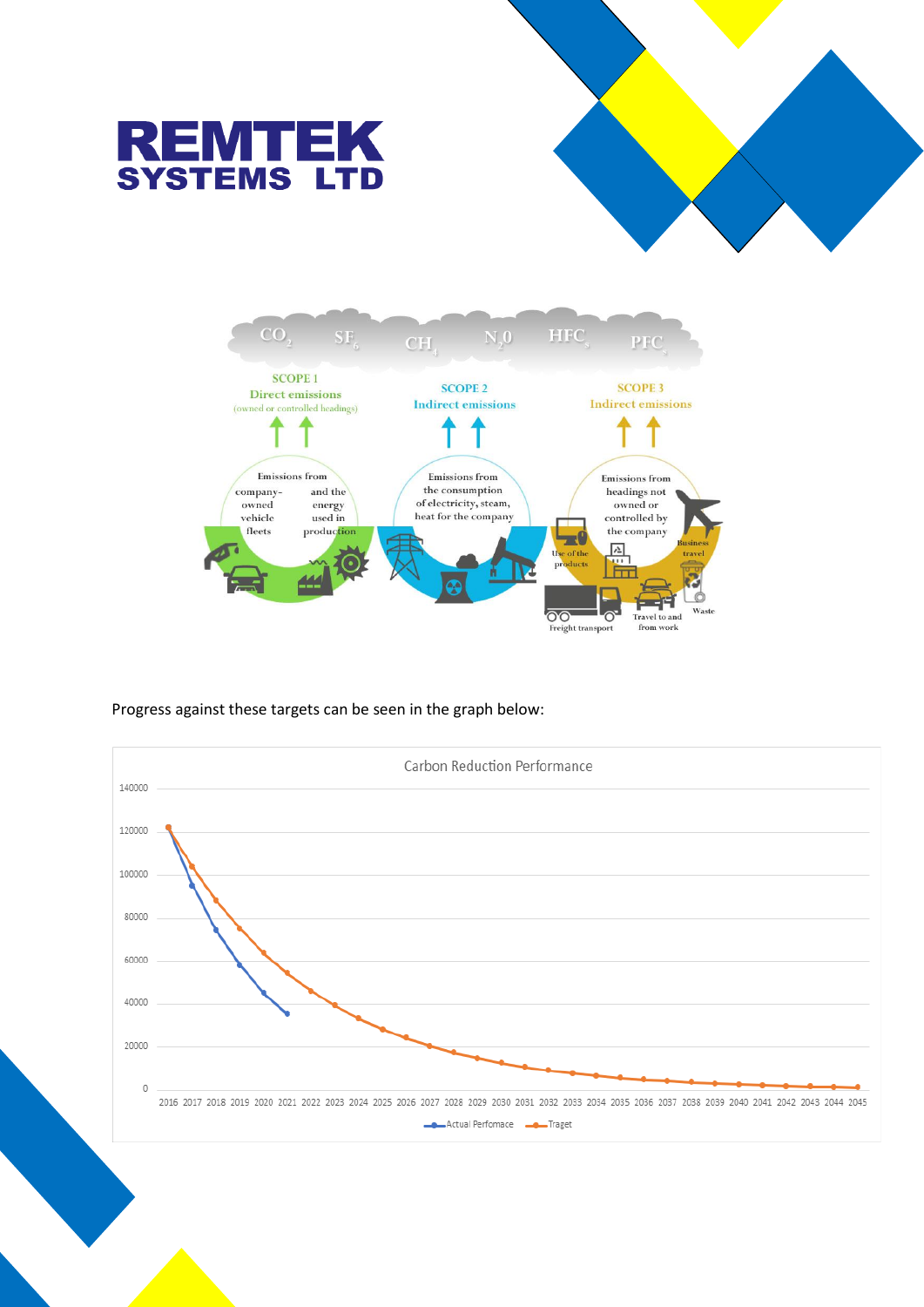



# **Carbon Reduction Projects**

### **Completed Carbon Reduction Initiatives**

The following environmental management measures and projects have been completed or implemented since the 20**16** baseline. The carbon emission reduction achieved by these schemes equate to 86,271 tCO<sub>2</sub>e, a 70%ge reduction against the 2016 baseline and the measures will be in effect when performing the contract

# Carbon reduction initiatives implemented to date:

- The refitting of all our offices with energy-efficient lighting systems (LED).
- The refitting, where possible, of water-saving devices.
- The use of public transport and car-sharing wherever practical (encouraged to all employees).
- The use of recycled boxes to despatch new deliveries to customers
- Plastic waste only bins are located throughout our offices
- Use of paper reduced by 80% over the last 5 years
- $\bullet$  Introducing electric vehicles to our fleet.

# In the future we hope to implement further measures such as:

- Net zero commercial vehicle policy
- Implementation of zero waste strategy
- Flexible hybrid working policy
- Electric first company car policy
- Low carbon development of our head office